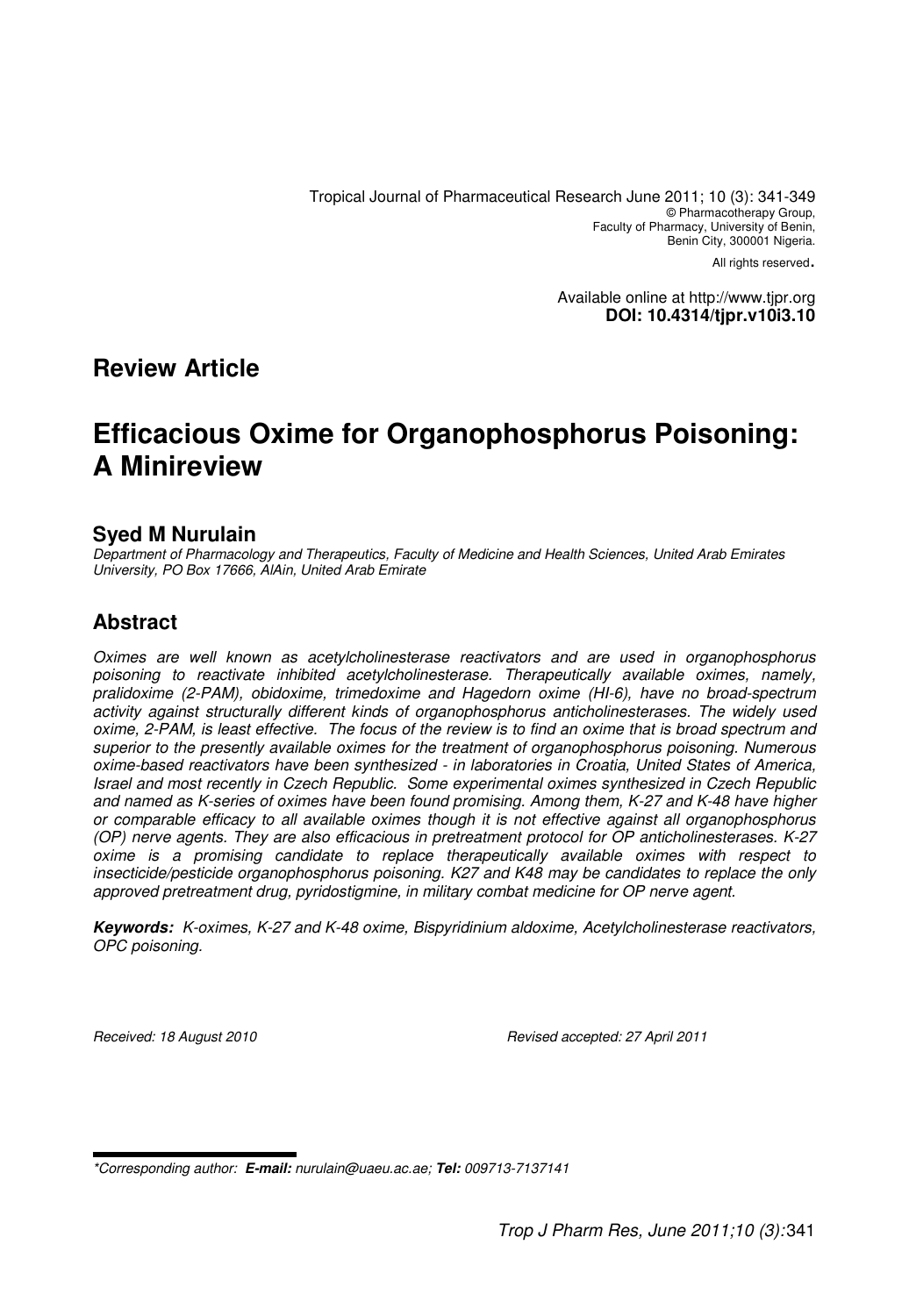# **INTRODUCTION**

Organophosphorus anticholinesterase compounds (OPCs) have a wide variety of applications, but they also constitute a serious threat with regard to occupational hazard, self-poisoning, unintentional misuse, terrorists attack and warfare. OPCs are among the most frequent agents involved in suicidal and accidental intoxication [1,2] and food poisoning [3]. Acute organic insecticides poisoning is a major health problem all over the world, particularly in developing countries where organophosphates are the most common suicidal poison with high mortality and morbidity [4]. They account for several hundreds of thousands of death worldwide every year and even a greater number of casualties [5]. According to Eddleston et al [2] organophosphorus pesticide self-poisoning is an important chemical problem in rural regions of the developing world and kills an estimated 200,000 people every year [6]. One worldwide mortality study reported mortality rates ranging from  $3 - 25$  % [7]. In 2005, 15 victims were poisoned after accidently ingesting ethion (an OPC) contaminated food in a social ceremony in Magrawa, India [7]. Food contamination by organophosphates in humans mostly occurs among farmers and agriculture workers [8]. A brief history of OPCs is shown in Table 1.

There are hundreds of different organophosphorus compounds (OPCs) ranging from the deadly toxic nerve agents to moderately toxic compounds used in insecticides and pesticides, but all have the same mechanism of action, that is, irreversible inhibition of acetylcholinesterase at nerve synapse. Oximes (nucleophilic agents) are acetylcholinesterase reactivators which are used as adjunct treatment in OPC poisoning to reactivate inhibited acetylcholinesterase (AChE).

Unfortunately, the therapeutically available oximes are not equally effective for different kinds of OPC poisons. Therefore, there is a pressing need to develop an oxime with universal antidotal efficacy.

|           |  |  |  |  | Table 1: A brief history of organophosphorus |
|-----------|--|--|--|--|----------------------------------------------|
| compounds |  |  |  |  |                                              |

| Year      | Event                                                                                                                  |
|-----------|------------------------------------------------------------------------------------------------------------------------|
| 1854      | The process of synthesis of first<br>organophosphorus compound,<br>tetraethyl<br>pyrophosphate<br>(TEPP) was reported. |
| 1936      | first<br>organophosphorus<br>The<br>poison, tabun<br>nerve<br>was<br>produced in Germany                               |
| 1938      | Another nerve agent belongs to<br>organophosphorus group was<br>developed and named sarin                              |
| 1944      | The third neurotoxic compound<br>the<br>same<br>group<br>of<br>was<br>developed in Germany, named<br>soman.            |
| 1957      | VX, another nerve agent of the<br>group developed<br>in<br>same<br>and weaponized<br>Britain<br>b٧<br>Americans.       |
| 1983-84   | Iraqi troops used tabun nerve<br>agent against Iranian soldiers<br>during the war.                                     |
| 1988      | Sarin was used against Kurdish<br>in Iraq by Iraqi troops.                                                             |
| 1991      | It is also believed that allied<br>troops have been exposed to<br>sarin during the gulf war.                           |
| 1994      | In Matsumoto, Japan a terrorist<br>attack was reported with sarin<br>which caused seven deaths and<br>many casualties. |
| 1994/1995 | Assassination attempt with VX<br>was made in Japan.                                                                    |
| 1995      | A terrorist attack by sarin was<br>reported in Tokyo<br>Subway,<br>Japan.                                              |

Reactivation of inhibited AChE by removal of phosphyl moiety from the AChE active site, serine, is considered to be the primary mechanism of action for oximes [9-11]. 2- PAM is the first clinically available oxime, developed in the 1950s [12]. The scientific world was introduced to the use of this oxime by 1956 and was used for the first time

### Trop J Pharm Res, June 2011;10 (3): 342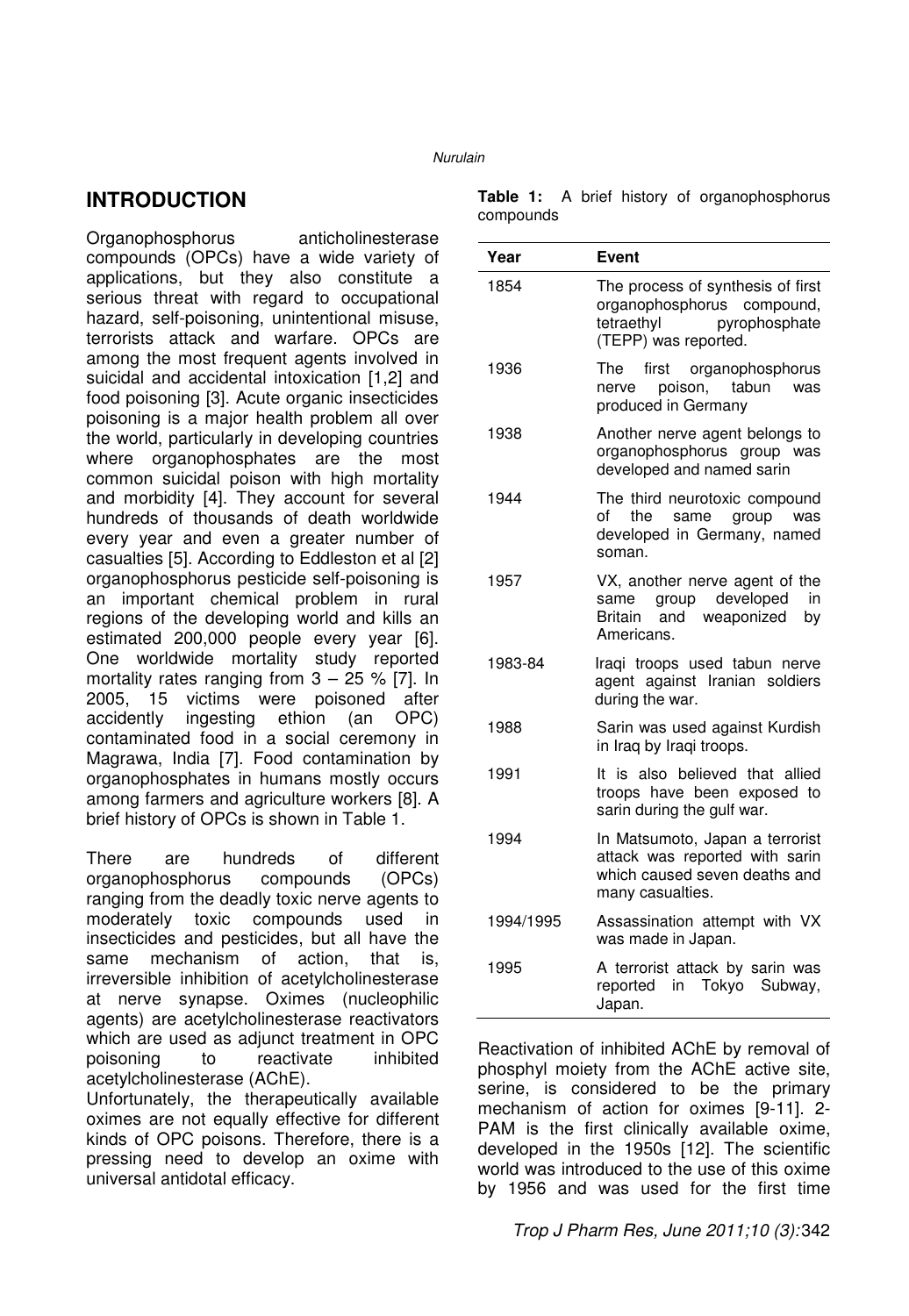against parathion poisoning in Japan [13]. **2-** PAM is structurally a monopyridinium aldoxime and is formulated as various salts, e.g., chloride, iodide, bromide, lactate, methyl sulphate, methanesulfonate which mostly differ in their stability and solubility [14]. Further research in this field resulted in the synthesis of more efficacious bispyridinium aldoximes, namely, TMB4 (trimedoxime) in 1957, MMC4 (methoxime) in 1959, BI6 and LüH-6 (obidoxime) in 1964, HI-6 in 1967, and HLö-7 in 1968 [15]. It is interesting to note that all the oximes were primarily synthesized for use against organophosphorus (OP) nerve agents such as tabun and sarin, which are liable to be used in warfare, and secondarily, the oximes have been tested and are being used to counter intentional or unintentional OP insecticide/pesticide poisoning. Among the clinically available oximes, obidoxime is considered the best for countering pesticide OP poisoning **[**16] while HI-6 and HLö-7 are good for OP nerve agents poisoning [17]. 2-PAM, is most often used by physicians worldwide but its efficacy in clinical trials is controversial and its low or null efficacy is well documented in literature [4,18,19].

Another important aspect is that oximes are not used alone but rather as an adjunct treatment to atropine sulphate. Clinically, while atropine relieves muscarinic signs and symptoms, oximes are supposed to shorten the duration of the respiratory muscle paralysis by reactivation of cholinesterase [20]. According to Petroianu [21], the therapy of organophosphate poisoning is known by the catchy acronym, AFLOP, which stands for 'Atropine, Fluids, Oxygen, and Pralidoxime'.

During the past few years, some comprehensive reviews on oximes have been reported **[**1**,**14,15,22-25]. Clinical opinion on the value of oximes as adjunct in the therapy of organophosphorus pesticide intoxication of human remains divided. It has been argued that oximes are unnecessary when intoxication is not severe [20]. Some reported that their clinical experience with oximes is disappointing [18,25-26] while Peter et al stated that using meta-analysis, oximes either gave null effect or possible harm [19]. According to Jokanovic [27], oximes are beneficial if used properly and WHO recommendations are followed.

In fact, there are some limitations with oxime therapy. First, a particular oxime may be effective against a specific organophosphorus acetylcholinesterase inhibitor and ineffective against others. Hence, there would be limited basis for choosing one oxime over another in an unknown exposure. Secondly, AChE inhibited by OPCs undergoes a process of ageing and an aged enzyme cannot be reactivated [14]. The ageing kinetics of different OPCs is different, ranging from a few minutes to many hours. Second, dosing and time of treatment also plays a vital role in successful oxime therapy. Other factors that influence oxime therapy include inhibition potency of OPCs, and its toxicokinetics, ageing kinetics of inhibited AChE, reactivating potency of oxime and its pharmacokinetics, correct dosing and evaluation for the persistent need of oxime therapy, and correct timing, i.e., whether oxime is started too late or discontinued too early, etc.

The aim of the present review is to propose an acetylcholinesterase reactivator with broad spectrum for all kinds of organophosphorus anticholinesterases. Laboratory *in vivo* and *in vitro* data and literature search suggests that there is a pressing need for a universal oxime.

### **Which Oxime should be therapeutically used in op poisoning?**

There is no definite answer. Oximes are unfortunately not equally effective against all available **organophosphorus** acetylcholinesterase inhibitors. Hence, it may not be a simple choice for clinicians to choose an oxime for unknown OPC exposure. Secondly, there is a lack of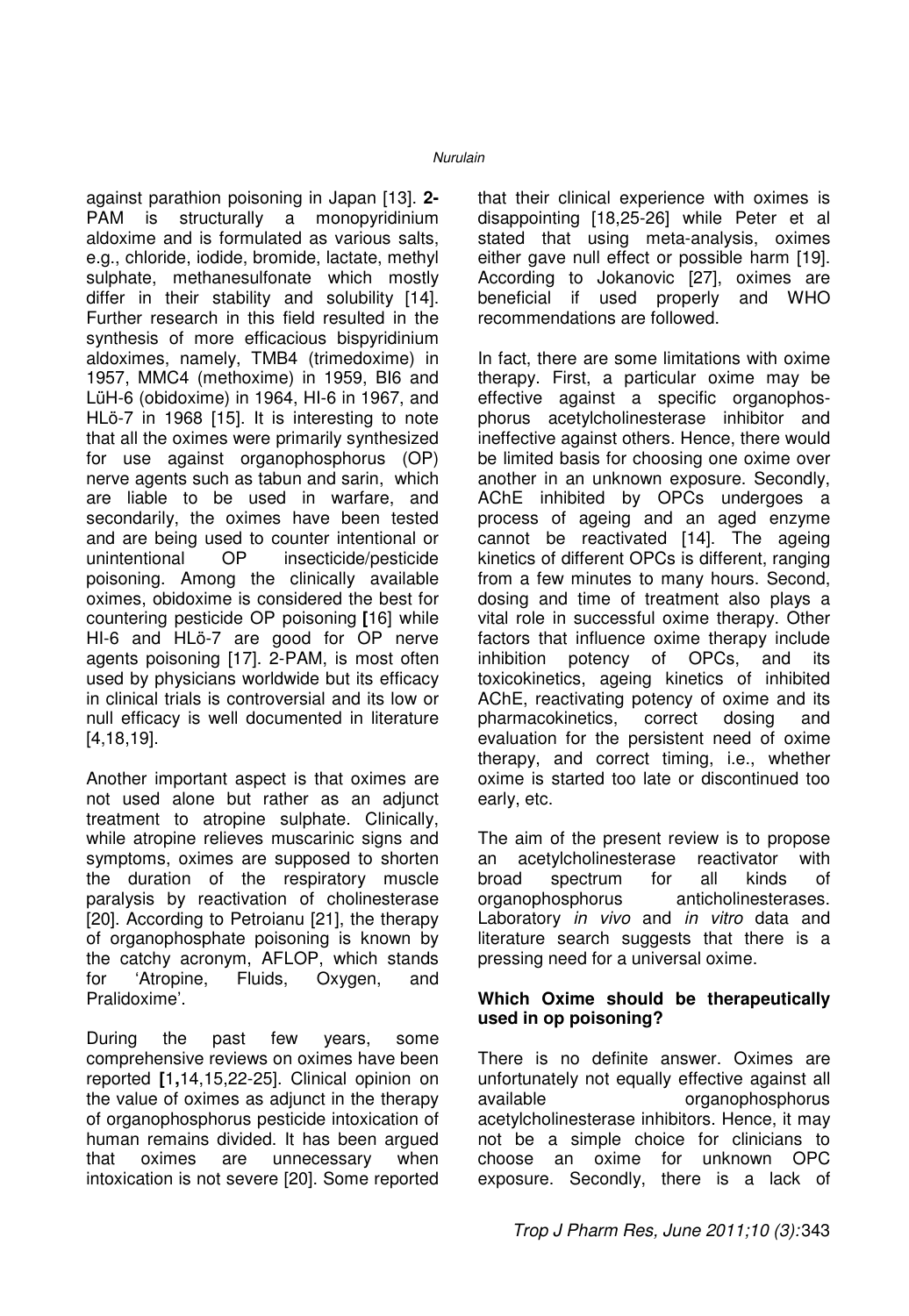published clinical trials regarding the beneficial role and efficacy of oximes particularly dose regimen, oxime choice and outcome of the treatments. There is a clear demand for an oxime with universal broad spectrum antidotal potency. The literature shows that obidoxime may be a good choice for pesticide/insecticide OPCs poisoning, better than the most widely used pralidoxime, while HI-6 is good for nerve agent poisoning..

Since no oxime has been proved or is clinically available as a universal broad spectrum agent for structurally different kinds of OP acetylcholinesterase inhibitor; numerous attempts have been made to improve the antidotal properties of the conventional mono and bis pyridinium oximes by modifying their structures. The efforts yielded the synthesis of imidazolium, quinuclidinium, pyridinium-imidazolium, pyridinium-quinuclidinium and quinuclidiniumimidazolium oximes [25] which are still at the experimental stage. The synthesis of oximes like compound by Kamil Kuca and Kamil Musilek in Czech Republic introduced series of so called K-oximes during the last few years. The oximes were basically targeted for tabun and other OP nerve agent [17] but tests were extended for pesticides induced AChE inhibition and found promising potential. More than 200 structurally different K-oximes have been synthesized since 2003 [28] but the most promising among them are K-027 [17, 23, 28-38].

Other potentially promising reported Koximes are K-48, K-53, K-74, K-75 and K-203, etc. Structurally all the K-oximes are either asymmetrical or symmetrical bispyridinium aldoximes with changes in the position of functional aldoxime as well as in some cases changes in linker chain. Many of them were found to be better than the therapeutically available oximes but still no single oxime could be identified as a broad spectrum universal oxime for structurally different kinds of OPCs. K-27 [39] and K-48 [40] are the two promising oximes in the

series of K-oximes. Experimental evidence from animal studies reveals that K-27 is a strong candidate to replace the available oximes. K-27 has been reported to be effective against many OPC compounds except the nerve agents, soman and cyclosarin [41].

### **Structures of Conventional And Experimental K-Oximes**

K-27 (1-(4-hydroxyiminomethylpyridinium)-**3**- (4-carbamoylpyridinium)–propane dibromide) and K-48 (1-(4-hydroxyiminomethylpyridinium)-**4**-(4-carbamoylpyridinium)-butane dibromide) are bisquaternary asymmetric pyridinium aldoximes with only one functional aldoxime group in position four of the pyridine ring. Structural requirements of acetylcholinesterase reactivators, particularly new oximes, have been reviewed by Kuca et al [42] and others [43,44]. Structures of conventional oximes and two promising experimental K-oximes are given in Figure 1.



**Figure 1:** Structures of conventional and two promising K-oximes.

K-27 [37] K-48 [37]

Br-

Br-

**Table 2:** Physicochemical and toxicological characteristics of oximes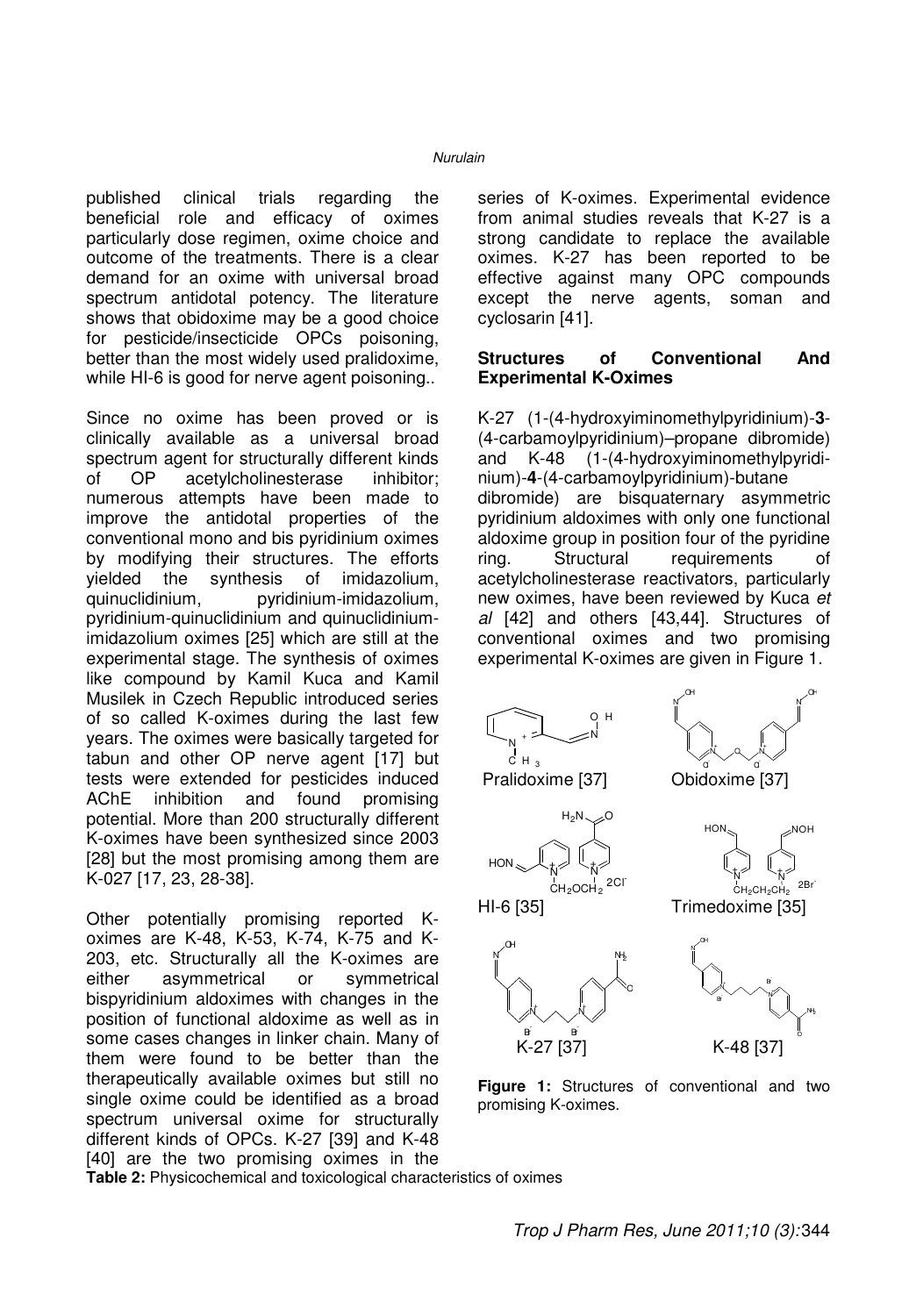| Oxime       | <b>Molecular</b><br>weight | $LogP*$ | $LD_{50}(in vivo)$<br>$mg/kg**$ | $IC_{50}$ of rats blood<br>(in vitro) ( $\mu$ M) * | $IC_{50}$ of human<br>blood (in vitro)<br>(µM) * |
|-------------|----------------------------|---------|---------------------------------|----------------------------------------------------|--------------------------------------------------|
| Pralidoxime | 172.61                     | $-2.31$ | 121                             | 412                                                | 592                                              |
| Obidoxime   | 359.21                     | $-3.12$ | 177                             | 193                                                | 702                                              |
| HI-6        | 377.30                     | $-3.39$ | 781***                          | 663                                                | 310                                              |
| Trimedoxime | 446.14                     | $-2.07$ | $74***^{\;a}$                   | NA                                                 | 652                                              |
| $K-27$      | 446.16                     | $-2.66$ | 612                             | 1054                                               | 414                                              |
| K-48        | 460.16                     | $-2.61$ | 246                             | 643                                                | 461                                              |

\*ref 46; \*\*ref 37; \*\*\*ref 50; \*\*\*\*ref 51;  ${}^{a}$ Mice LD<sub>50</sub>

#### **Physicochemical Properties of Oximes**

Table 2 corroborates the basic physicochemical properties of the under discussed oximes. The in vivo intrinsic toxicity of oximes is quantified by  $LD_{50}$ . Both K-27 and K-48 have been shown to possess low toxicity which makes them more beneficial than others. The low toxicity and its benefits has also been reported by Calic et al [17] and Kuca et al [41] .Some other physico-chemical parameters have been discussed by Kuca et al [39, 40].  $IC_{50}$  (50 % of maximum inhibitory concentration) values in columns 5 and 6 of Table 2 reflect the in vitro data for acetylcholinesterase inhibitory activity of the oximes. According to rat blood in vitro data, K-27 has higher  $IC_{50}$ , which means it is less toxic than others and this is in line with in vivo data as well. Log P values in the first column of Table 2 reflect the lipophilicity/ hydrophilicity of the compounds. A negative value indicates the hydrophilic nature of the oximes, and hence cannot pass the blood brain barrier. Literature shows that only about 5 – 10 % of oximes reach the brain [45].

The negative value of logP indicates the hydrophilicity of the oximes. The toxicity data, in terms of  $LD_{50}$  (last column) indicate that K-27 is the least toxic of the therapeutically available oximes. Trimedoxime is more toxic and this militates against its usage.

### **In vivo data for some oximes**

Table 3 shows the life-preserving capability of widely used oximes for some pesticides OP. 2-PAM and obidoxime are poorer in this

regard than the experimental K oximes, K-27 and K-48. The other two therapeutically available oximes are also inferior in efficacy. These data were obtained from experiments using Wistar rats. The rats were intoxicated with different doses intraperitoneally, including supra lethal doses of experimental OPC and subsequent treatment with equitoxic doses of oximes that are half of their  $LD_{50}$ . Relative risk of death was estimated by Cox regression using SPSS statistical analysis software. The higher or comparable efficacy of the two K-oximes against various OPCs have been well documented in the literature [29,33-38,48- 50]. This makes them promising substances for the therapy of poisoning with a wide variety of OPCs.

### **In vitro data**

 Kuca et al [41] tested the reactivation potency of K-27 as a potential reactivator of AChE inhibited by tabun, sarin, cyclosarin, soman, VX, Russian VX, paraoxon, methylchlorpyrifos, and dichlorvos (2,2 dichlorovinyl dimethyl phosphate (DDVP). They found that K-27 reactivated AChE which had been inhibited by almost all the tested inhibitors at a level  $> 10$  %, and this is believed to be sufficient for saving the lives of intoxicated organisms. In the case of cyclosarin- and soman-inhibited AChE, K-27 did not reach sufficient reactivation potency. The ability to protect AChE in vitro from inhibition by paraoxon, methyl paraoxon, diisopropylfluorophosphate (DFP), tabun and VX have been reported by many workers [35,51-55].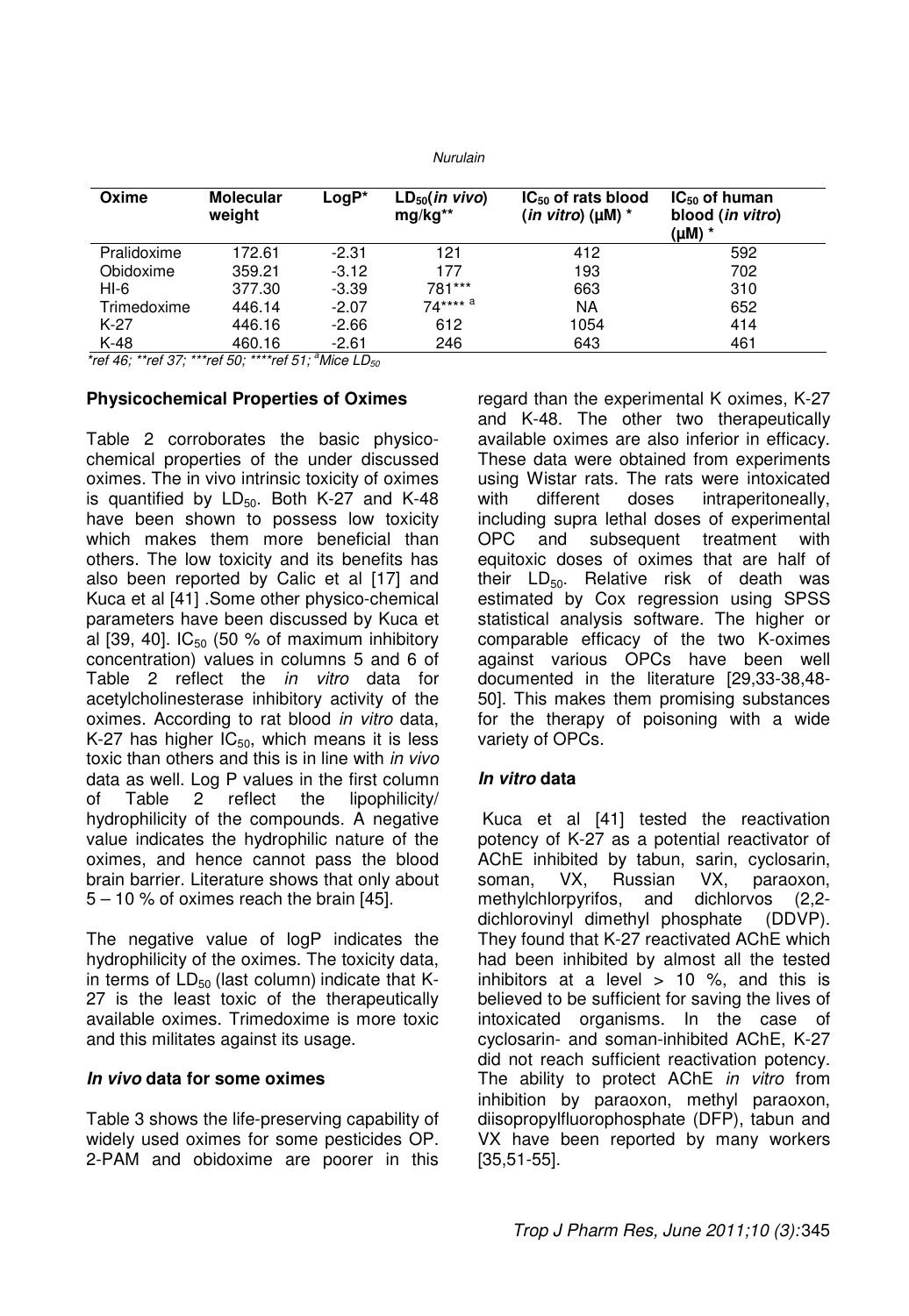**Table 3:** Comparison of the relative risk of death after intoxication with different types of insecticidal/pesticidal OPCs and subsequent treatment with experimental and conventional oximes in rodent model **(Note:** RR of OPCs is considered as 1 where no oximes were applied)

|                      | Paraoxon-<br>$ethyl*$       | Paraoxon-<br>methyl** | Diisopropylflouro-<br>phosphate (DFP)*** | <b>Azinfos-</b><br>methyl**** |  |  |
|----------------------|-----------------------------|-----------------------|------------------------------------------|-------------------------------|--|--|
| Oxime                | Relative risk of death (RR) |                       |                                          |                               |  |  |
| Pralidoxime chloride | 0.78                        | 0.88                  | 0.62                                     | 0.23                          |  |  |
| Obidoxime            | 0.64                        | 0.93                  | 0.26                                     | 0.37                          |  |  |
| $HI-6$               | 0.36                        | 0.96                  | 0.39                                     | N/A                           |  |  |
| Trimedoxime          | 0.40                        | 0.76                  | 0.46                                     | N/A                           |  |  |
| $K-27$               | 0.20                        | 0.58                  | 0.21                                     | 0.26                          |  |  |
| K 48                 | 0.32                        | 0.60                  | 0.30                                     | 0.33                          |  |  |

\*ref 46; \*\*ref 34; \*\*\*ref 35; \*\*\*\*unpublished data

### **Pretreatment Protocol**

Pretreatment protocol is a war time or military combat protocol. Pyridostigmine, a weak reversible AChE inhibitor of carbamate group of compound, is the only United States Food and Drug Administration (FDA) approved drug. Its mechanism is to block the cholinesterase temporarily in order to deny access of irreversible inhibitors (OPCs) to the active site of the enzyme on subsequent exposure.

Preliminary studies on K-oximes as pretreatment drugs indicate that they are very promising and are better than the only recommended pretreatment drug (pyridostigmine). According to our unpublished in vivo data, K-27 and K-48 were more promising than pyridostigmine when pretreatment protocol was applied with five different acute toxic organophosphorus anticholinesterases at supra lethal doses in rats. Berend et al [48] obtained similarly promising results with K-48 against OP nerve agent tabun in mice.

# **CONCLUSION**

Development of a universal broad spectrum oxime for OPCs poisoning is highly needed. The newer experimental K-oxime, K-27, may replace the existing conventional oximes in future for OP insecticides/pesticides poisoning because of its superior efficacy.

However, it cannot be considered broad spectrum because of its inefficacy against two OP nerve poisons, soman and cyclosarin. Moreover, many other OPCs groups should be tested for efficacy. The oxime may also replace the only approved pretreatment drug, pyridostigmine, for war time protocol.

# **ACKNOWLEDGEMENT**

The author is grateful to Prof. Huba Kalasz, Semmelweis University, Budapest, Hungary for encouragement, and Naheed Amir, Department of Pharmacology and Therapeutics, FMHS, UAE University, AlAin, UAE for useful comments and suggestions.

# **REFERENCES**

- Buckley NA, Eddleston M, Dawson AH. The need for translational research on antidotes for pesticide poisoning. Clin Exp Pharmacol Physiol 2005; 2: 999-1005.
- 2. Eddleston M, Buckley N, Eyer P, Dawson A. Management of acute organophosphorus poisoning. The Lancet 2008; 371(9612): 597- 607.
- 3. Kavalci C, Durukan P, Ozer M, Cevik Y, Kavalci G. Organophosphate poisoning due to a wheat bagel. Inter Med 2009; 48: 85-88.
- 4. Cherian MA, Roshini C, Peter JV, Cherian AM. Oximes in organophosphorus poisoning. IJCCM 2005; 9(Pt 3): 155-163.
- 5. Karalliedde L, Senanayake N. Organophosphorus insecticide poisoning. J Int Fed Clin Chem 1999; 11(2): 4-9.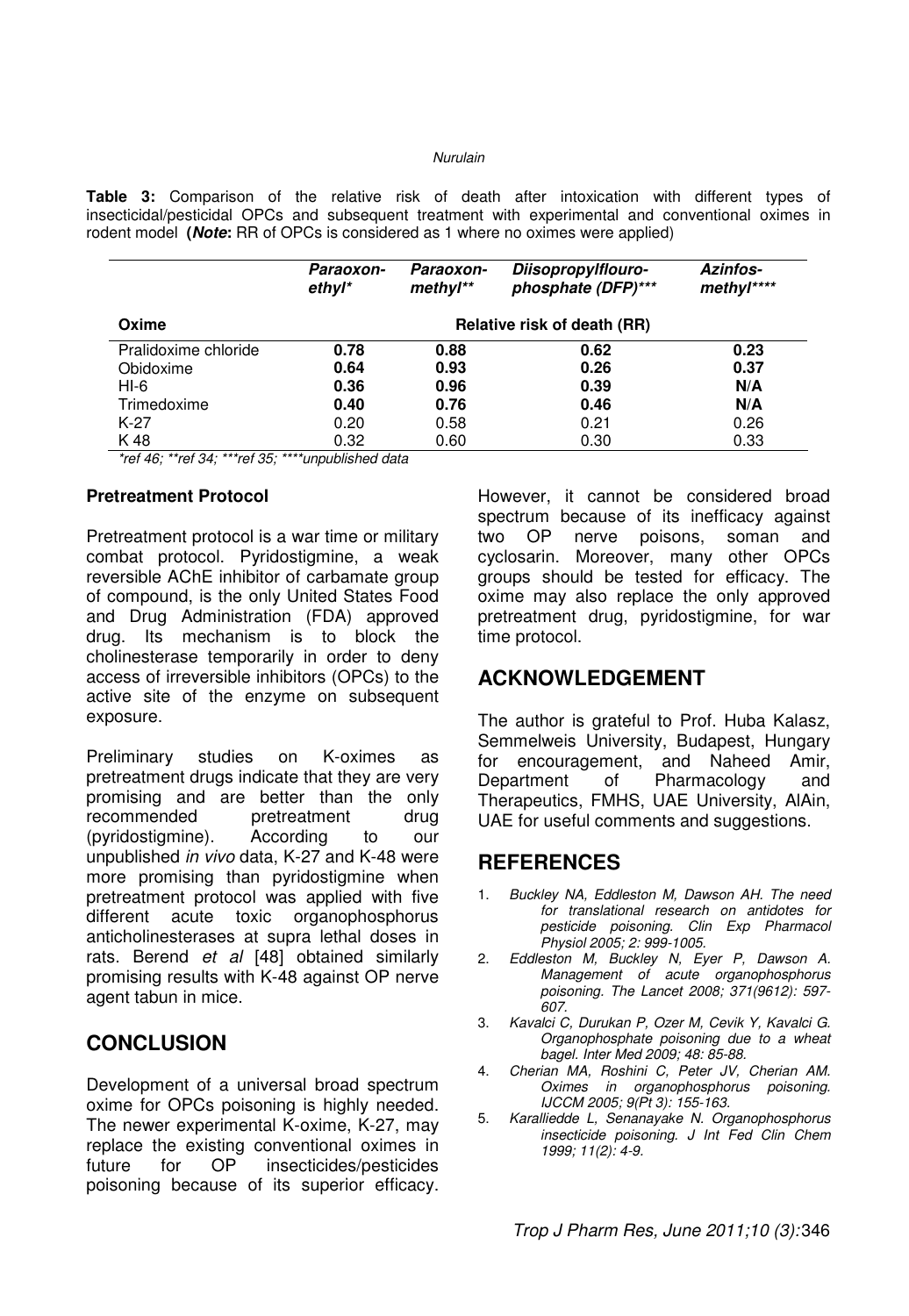- 6. World Health Organization Public health impact of pesticides used in agriculture. 0edn. WHO; Geneva 1990.
- 7. Kenneth DK, Daniel EB, Kisa K. Toxicity, Organophosphate. [cited 2011 Feb 8]. Available http://emedicine.medscape.com/article/167726 overview<br>Littefield MH.
- 8. Littefield MH. Estimates of acute pesticide poisoning in agricultural workers in less developed countries. Toxicol Rev 2005; 24: 271-278.
- 9. Marrs TC. Organophosphate poisoning. Pharmacol Therapeut 1993; 58(1): 51-61.
- 10. Mileson BE, Chambers JE, Chen WL, Dettbarn W, Ehrich M, Eldefrawi AT, Gaylor DW, Hamernik K, Hodgson E, Karczmar AG**,** Padilla S, Pope CN, Richardson RJ, Saunders DR, Sheets LP, Sultatos LG, Wallace KB. Common mechanism of toxicity: A case study of organophosphorus pesticides. Toxicol Sci 1998; 41: 8-20.
- 11. Pope CN. Organophosphorus pesticides: Do they all have same mechanism of toxicity? J Toxicol Environ Health (Part B) 1999; 2(Pt 2): 161- 181.
- 12. Wilson IB, Ginsburg SA. Powerful reactivator of alkyl phosphate inhibited acetylcholinesterase. Biochim Biophys Acta 1955; 18: 168-170.
- 13. Namba T, Hiraki K. PAM (pyridine-2-aldoxime methiodide) therapy for alkyl-phosphate poisoning. J Am Med Assoc 1958; 166: 1834- 1839.
- 14. Antonijevic B, Stojijkovic MP. Unequal efficacy of pyridinium oximes in acute organophosphate poisoning. Clin Med Res 2007; 5(Pt 1): 71-82.
- 15. Stojiljkovic MP, Jokanovic M. Pyridinium oximes: Rationale for their selection as casual antidotes against organophosphate poisonings and current solutions for auto injectors. Arh Hig Rada Toksikol 2006; 57: 435-443.
- 16. Worek F, Eyer P, Aurbek N, Szinicz L, Thiermann H. Recent advances in evaluation of oxime efficacy in nerve agent poisoning by in vitro<br>analysis. Toxicology and Applied Toxicology and Applied Pharmacology 2007; 219: 226-234.
- 17. Kassa J, Kuča K, Cabal J, Paar M. Comparison of the efficacy of new asymmetric bispyridinium oximes (K-27, K-48) with currently available oximes against tabun by in vivo methods. J Toxicol Environ Health A 2006; 69: 1875-1882.
- 18. Peter JV, Cherian AM. Organic insecticides. Anaesth Intensive Care. 2000; 28: 11-21.
- 19. Peter JV, Moran JL, Graham P: Oxime therapy and outcomes in human organophosphate poisoning: an evaluation using meta-analytic techniques. Crit Care Med 2006; 34**:** 502-510.
- 20. Johnson MK, Jacobsen D, Meredith TJ, Eyer P, Heath AJ, Ligtenstein DA, Marrs TC, Szinicz L, Vale JA, Haines JA. Evaluation of antidotes for poisoning by organophosphorus pesticides. Emer Med 2000; 12: 22-37.
- 21. Petroianu GA. Poisoning with organophosphorus compound (OPC): Mythology vs. Reality. The Middle East J Emer Med 2006; 6(Pt 1): 3-8.
- 22. Eddleston M, Szinicz L, Eyer P, Buckley N. Oximes in acute organophosphorus<br>poisoning: a systematic review a systematic review of clinical trials. QJM 2002; 95: 275-283.
- 23. Kassa J, Kuca K, Bartosova L, Kunesova G. The development of new structural analogues of oximes for the antidotal treatment of poisoning by nerve agents and the comparison of their reactivating and therapeutic efficacy with currently available oximes. Curr Org Chem 2007; 11: 267-283.
- 24. Worek F, Thiermann H. Strategies for the development of effective broad spectrum oximes. In defence against the effects of Chemical Hazards: Toxicology, diagnosis and medical countermeasures 2007; p 301-306.
- 25. Primozic I, Odzak R, Tomic S, Simeon-Rudolf V, Reiner E. Pyridinium, imidazolium and quinuclidinium oximes: synthesis, interaction with native and phosphylated cholinesterase and antidotes against organophosphorus compounds. J Med Chem Def 2004; 2: 1-30.
- 26. Kuča K, Bielavský J, Cabal J, Bielavska M. Synthesis of a potential reactivator of acetylcholinesterase – 1-(4 hydroxyiminomethylpyridinium)-3- (carbamoylpyridinium) -propane dibromide. Tetrahedron Lett 2003; 44: 3123-3125.
- 27. Jokanovic M. Medical treatment of acute poisoning with organophosphorus and carbamate pesticides. Toxicol Lett 2009; 190: 107-115.
- 28. Kassa J, Kuca K, Karasova J, Musilek K. The development of new oximes and the evaluation of their reactivating, therapeutic and neuroprotective efficacy against tabun. Mini Rev Med Chem 2008; 8(11): 1134-1143.
- 29. Calic M, Vrdoljak AL, Radic B, Jelic D, Jun D, Kuča K, Kovarik Z. In vitro and in vivo evaluation of pyridinium oximes: mode of interaction with acetylcholinesterase, effect on tabun- and soman-poisoned mice and their cytotoxicity. Toxicology 2006; 219: 85-96.
- 30. Musilek K, Holas O, Kuca K, Jun D, Dohnal V, Synthesis of assymetrical bispyridinium compounds bearing cyano moiety and evaluation of their reactivation activityagainst tabun and paraoxon-inhibited acetylcholinesterase. Bioorg Med Chem Lett 2006; 16: 5673-5676.
- 31. Musilek K, Kuca K, Jun D, Dohnal V, Dolezal M. Synthesis of the novel series of bispyridinium compounds bearing (E)-but-2-ene linker and evaluation of their reactivation activity against chlorpyrifos-inhibited acetylcholinesterase. Bioorg & Med Chem Lett 2006; 16: 622-627.
- 32. Petroianu GA, Arafat K, Kuča K, Kassa J. Five oximes (K-27, K-33, K-48, BI-6 and methoxime) in comparison with pralidoxime: in<br>vitro reactivation of red blood cell vitro reactivation of red blood cell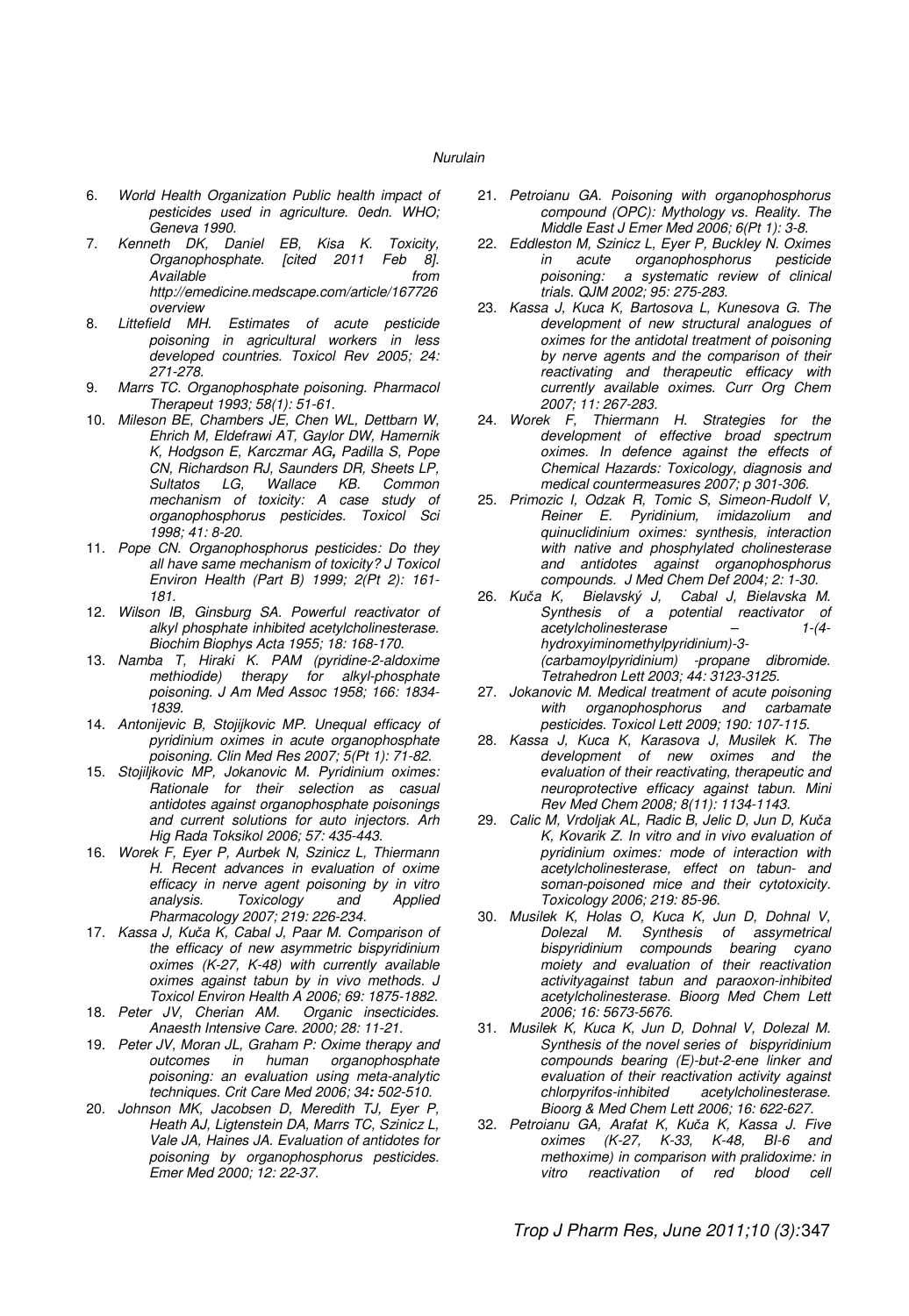acetylcholinesterase inhibited by paraoxon. J Appl Toxicol 2006; 26**:** 64-71.

- 33. Petroianu GA, Nurulain SM, Nagelkerke N, Al-Sultan MA, Kuča K, Kassa J. Five oximes (K-27, K-33, K-48, BI-6 and methoxime) in comparison with pralidoxime: survival in rats exposed to the organophosphate paraoxon. J Appl Toxicol 2006; 26: 262-268.
- 34. Petroianu GA, Nurulain SM, Nagelkerke N, Shafiullah M, Kassa J, Kuča K. Five oximes (K-27, K-48, obidoxime, HI-6 and trimedoxime) in comparison with pralidoxime: survival in rats exposed to methyl-paraoxon. J Appl Toxicol 2007; 27: 453-457.
- 35. Petroianu GA, Hasan MY, Nurulain SM, Nagelkerke N, Kassa J, Kuča K. New K-oximes (K-27 and K-48) in comparison with obidoxime (LuH-6), pralidoxime, HI-6 and trimedoxime (TMB-4): survival in rats exposed to the organophosphate paraoxon. Toxicol Mech Method 2007; 17**:** 401-408.
- 36. Lorke DE, Hasan MY, Nurulain SM, Kuca K, Schmitt A, Petroianu GA. Efficacy of two new asymmetric bispyridinium oximes (K-27 and K-48) in rats exposed to diisopropylfluorophosphate (DFP): comparison with the established oximes pralidoxime, obidoxime, trimedoxime, methoxime and HI-6. Clin Toxicol 2008; 23: 1-7.
- 37. Lorke DE, Hasan MY, Nurulain SM, Kuca K, Kassa J, Petroianu GA. Eight new bispyridinium oximes in comparison with the conventional oximes pralidoxime and obidoxime: In vivo efficacy to protect from diisopropylfluorophosphate (DFP) toxicity. J Appl Toxicol 2008; 28(Pt 7): 920-928.
- 38. Nurulain SM, Lorke DE, Hasan MY, Shafiullah M, Kuca K, Musilek K. Efficacy of eight experimental bispyridinium oximes against paraoxon induced mortality: Comparison with the conventional oximes pralidoxime and obidoxime. Neurotox Res 2009; 16(Pt 3): 60- 67.
- 39. Kuča K, Bielavský J, Cabal J, Bielavska M. Synthesis of a potential reactivator of acetylcholinesterase – 1-(4 hydroxyiminomethylpyridinium)-3- (carbamoylpyridinium) -propane dibromide. Tetrahedron Lett 2003; 44: 3123-3125.
- 40. Kuča K, Bielavský J, Cabal J, Kassa J. Synthesis of a new reactivator of tabuninhibited acetylcholinesterase. Bioorg Med Chem Lett 2003; 13: 3545-3547.
- 41. Kuča K, Musilek K, Jun D, Pohanka M, Ghosh KK, Hrabinova M. Oxime K027: novel lowtoxic candidate for the universal reactivator of nerve agent and pesticide inhibited acetylcholinesterase. J Enz Inhib Med Chem 2010; 25(4): 509-512.
- 42. Kuča K, Jun D Musilek K. Structural requirements of acetylcholinesterase reactivators. Mini Rev Med Chem 2006; 6(3): 269-277.
- 43. Musilek K, Dolezal M, Gunn-Moore F, Kuca K. Design, evaluation and structure-activity relationship studies of the AChE reactivators against organophosphorus pesticides. Med Res Rev 2009; Dec 21. DOI:10.1002/med.20192
- 44. Maxwell DM, Koplovitz I, Worek F, Sweeney RE.: A structure-activity analysis of the variation in oxime efficacy against nerve agents. Toxicology Applied Pharmacology 2008; 231: 157-164.
- 45. Lorke DE, Hasan MY, Nurulain SM, Sheen R, Kuča K, Petroianu GA. Entry of two new asymmetric bispyridinium oximes (K-27 and K-48) into the rat brain: comparison with obidoxime. J Appl Toxicol 2007; 27: 482-490.
- 46. Lorke DE, Petroianu GA. Minireview: does invitro testing of oximes help predict their invivo action after paraoxon exposure? J Appl Toxicol 2009; (6): 459-469.
- 47. Dawson RM. Review of oximes available for treatment of nerve agent poisoning. J Appl Toxicol 1994; 14(5): 317-31.
- 48. Berend S, Radić B, Kuca K, Lucić Vrdoljak A. The antidotal efficacy of the bispyridinium oximes K027 and TMB-4 against tabun poisoning in mice. Chem Biol Interact 2010; 187(1-3): 291-294.
- 49. Lorke DE, Hasan MY, Nurulain SM, Kuca K, Schmitt A, Petroianu GA. Efficacy of two new asymmetric bispyridinium oximes (K-27 and K-48) in rats exposed to diisopropylfluorophosphate: comparison with<br>pralidoxime, obidoxime, trimedoxime, trimedoxime, methoxime, and HI-6. Toxicol Mech Methods 2009; 19(4): 327-333.
- 50. Kassa J. The influence of oxime and anticholinergic drug selection on the potency of antidotal treatment to counteract acute toxic effects of tabun in mice. Neurotox Res, 2006; 9(1): 59- 62.
- 51. Lorke DE, Hasan MY, Arafat K, Kuča K, Musilek K, Schmitt A, Petroianu GA. In vitro oxime<br>reactivation of red blood cell reactivation acetylcholinesterase inhibited by diisopropylfluorophosphate (DFP). J Appl Toxicol, 2008; 28(4): 422-429.
- 52. Petroianu GA, Kalasz HJ. Comparison of the ability of oximes to reactivate human RBC cholinesterases inhibited by ethyl- and methylparaoxon. Curr Org Chem, 2008; 11**:** 1624- 1634.
- 53. Kuca K, Bartosova L, Kassa J, Cabal J, Bajgar J, Kunesova G, Jun D. Comparison of the potency of newly developed and currently available oximes to reactivate nerve agentinhibited acetylcholinesterase in vitro and in vivo. Chem Biol Interact, 2005; 157/158: 367- 368.
- 54. Kuca K, Marek J, Karasova J, Pohanka M, Korabecny J, Kalasz H. Novel Acetylcholinesterase Reactivator - Oxime

Trop J Pharm Res, June 2011;10 (3): 348